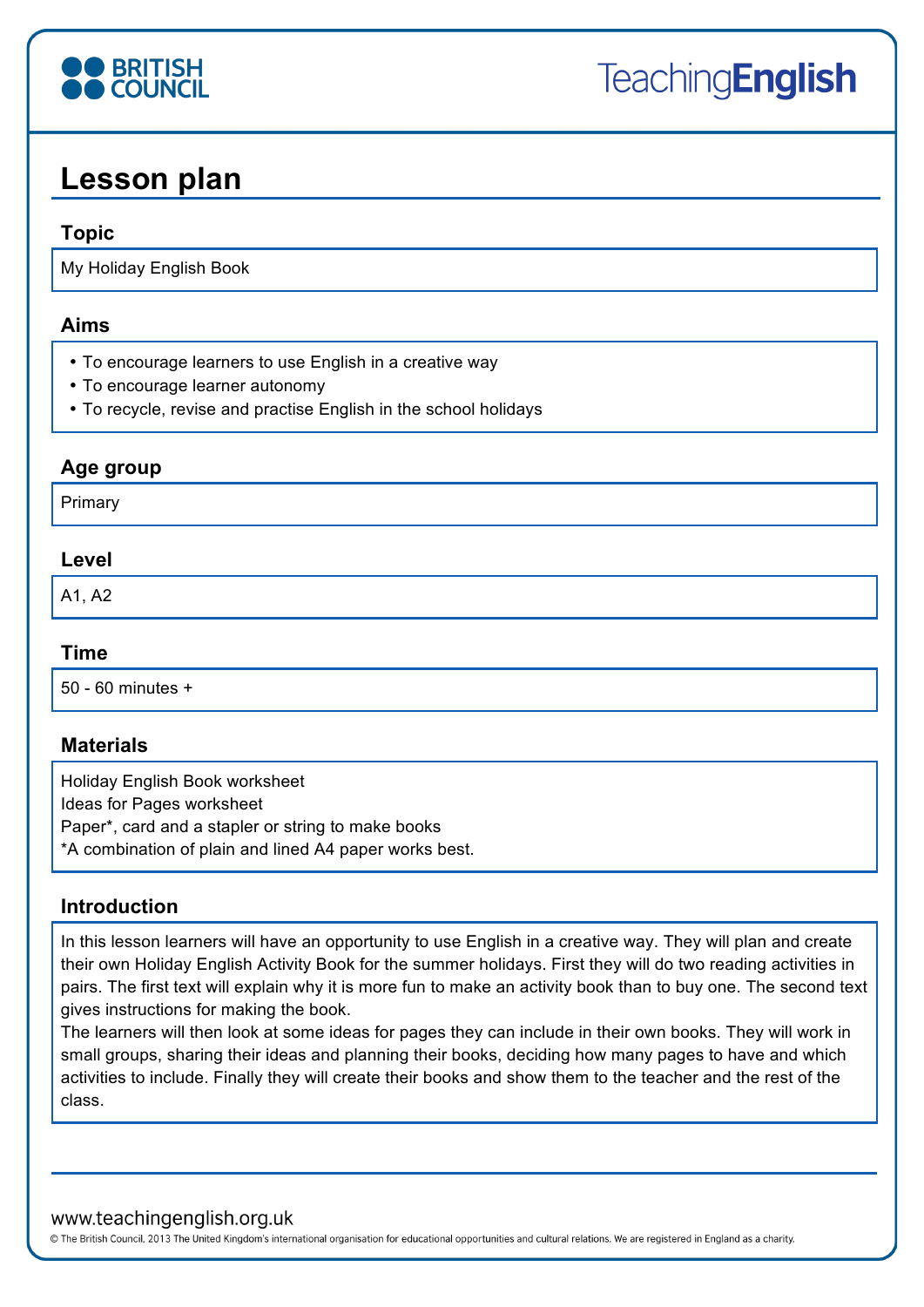

| <b>Procedure</b>          |                                                                                                                                                                                                                                                                                                                                                                                                                                                                                                                                                                                                                                                                              |
|---------------------------|------------------------------------------------------------------------------------------------------------------------------------------------------------------------------------------------------------------------------------------------------------------------------------------------------------------------------------------------------------------------------------------------------------------------------------------------------------------------------------------------------------------------------------------------------------------------------------------------------------------------------------------------------------------------------|
| 1. Warmer (5<br>minutes)  | Copy this picture on the board:<br>Holiday English<br>Ask a few questions to get learners thinking. What's this? What is it for? Who does it<br>belong to? How many pages has it got? What's on the pages? Etc. Accept any<br>reasonable ideas. Then, if necessary, explain that this is an activity book to practise<br>English in the holidays. Tell learners that in this lesson they are going to make their<br>own Holiday English Books and that they are going to decide how many pages to have<br>and what to put inside. Explain that a Holiday English Book is fun.                                                                                                |
| $2. (5 - 10)$<br>minutes) | Give each learner a copy of Holiday English Book worksheet. Read the introduction<br>aloud as they follow and ask learners to do activity A in pairs. They read the<br>sentences. Then they unjumble the letters and write the words. Elicit the answers<br>orally and ask learners for other reasons why making their own Holiday English Book<br>is more fun* than buying one. Accept any reasonable ideas and ask learners to write<br>one more idea.<br>*It is important that learners understand that making their own book is fun and<br>creative. Motivation will be key to the success of the activity.<br>Answer key: pages, choose, cover, design, artist, special |
| $3. (5 - 10)$<br>minutes) | Learners do activity B in pairs. They read the instructions. Then they write the missing<br>letters in the words. Check that learners understand the steps they have to take to<br>make their books.<br>Answer key: teacher, pages, activity, heading, numbers, front, back                                                                                                                                                                                                                                                                                                                                                                                                  |
| 4. (10 minutes)           | Put learners into pairs or small groups and give each pair or group a copy of the <i>Ideas</i><br>for Pages worksheet. Learners look at the ideas for the different kind of pages they<br>can have in their books. They should be encouraged to share their own ideas too.<br>Remind learners that they are going to make the book in class but they are going to do<br>the activities during the school holidays                                                                                                                                                                                                                                                            |
| $5(20 \text{ mins } +)$   | Learners make their books. First they have to decide how many pages they want and                                                                                                                                                                                                                                                                                                                                                                                                                                                                                                                                                                                            |

### www.teachingenglish.org.uk

© The British Council, 2013 The United Kingdom's international organisation for educational opportunities and cultural relations. We are registered in England as a charity.